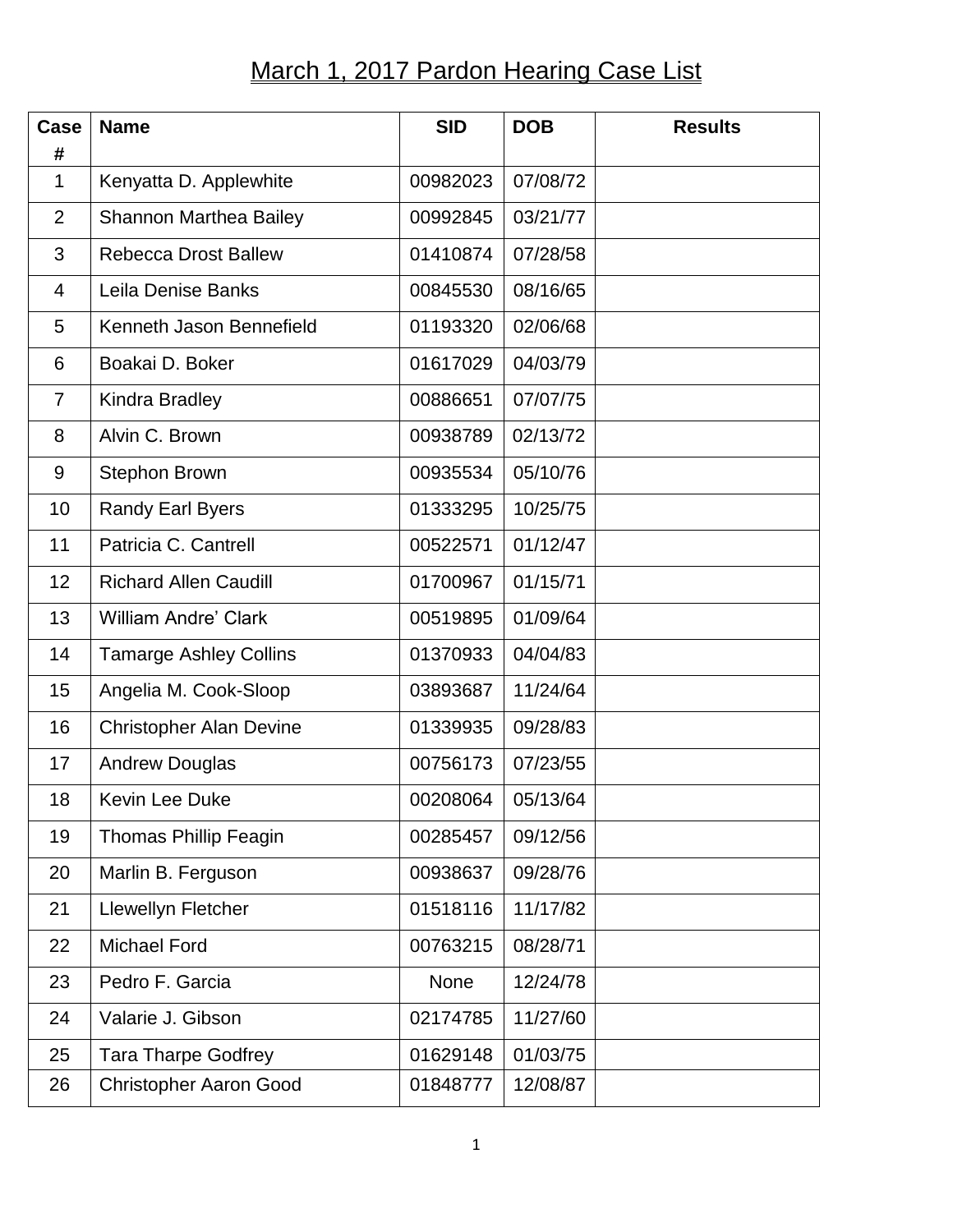## March 1, 2017 Pardon Hearing Case List

| 27 | Earl Goss, Jr.                   | L003150  | 09/10/48 |
|----|----------------------------------|----------|----------|
| 28 | <b>Crystal Dawn Gregory</b>      | 00493727 | 03/12/67 |
| 29 | <b>Michael Daniels Hall</b>      | 01126085 | 04/03/79 |
| 30 | <b>Raymond Anthony Hall</b>      | 00545373 | 10/08/68 |
| 31 | <b>Guy Riblet Harrison</b>       | 00310516 | 02/16/55 |
| 32 | Pamela D. Harvey                 | 00510222 | 05/15/67 |
| 33 | Marcia Yolanda Heyward           | 01743203 | 10/29/81 |
| 34 | Etrulia C. Hill                  | 00177400 | 03/09/59 |
| 35 | <b>Michael Elmore Hinson</b>     | 00189952 | 05/06/58 |
| 36 | Sandy Hunter                     | 01793244 | 09/05/82 |
| 37 | <b>Tristan De'Andrew Jackson</b> | 01695022 | 09/22/86 |
| 38 | <b>Frank Durant Jeffers</b>      | 00293550 | 06/08/63 |
| 39 | Leon Jones                       | 00199137 | 02/28/61 |
| 40 | <b>Wayne Randall Jones</b>       | 00311974 | 04/01/62 |
| 41 | Maurica E. Josey                 | 01503932 | 0804/82  |
| 42 | <b>James Antonio Lancaster</b>   | 01327365 | 11/19/77 |
| 43 | <b>James Elias Mallios</b>       | 00129809 | 07/30/56 |
| 44 | <b>Celine Jazmin Martinez</b>    | 01807825 | 12/26/77 |
| 45 | Creig Paul Morgan                | 01775837 | 02/25/89 |
| 46 | <b>Debra Croft Morris</b>        | 00111387 | 03/15/51 |
| 47 | Mindy A. Nicola                  | 01187416 | 11/27/74 |
| 48 | <b>Christopher Easton Oliver</b> | 01428583 | 04/22/84 |
| 49 | Kenya Daniell Parmley            | 01210647 | 10/12/76 |
| 50 | Donna Lynne Picklesimer          | 01954837 | 10/05/63 |
| 51 | Joel Alan Pittman                | 00370139 | 01/19/62 |
| 52 | Camisha Renee Porterfield        | 01768427 | 12/19/89 |
| 53 | Melissa Ann Reese                | 01244883 | 01/24/79 |